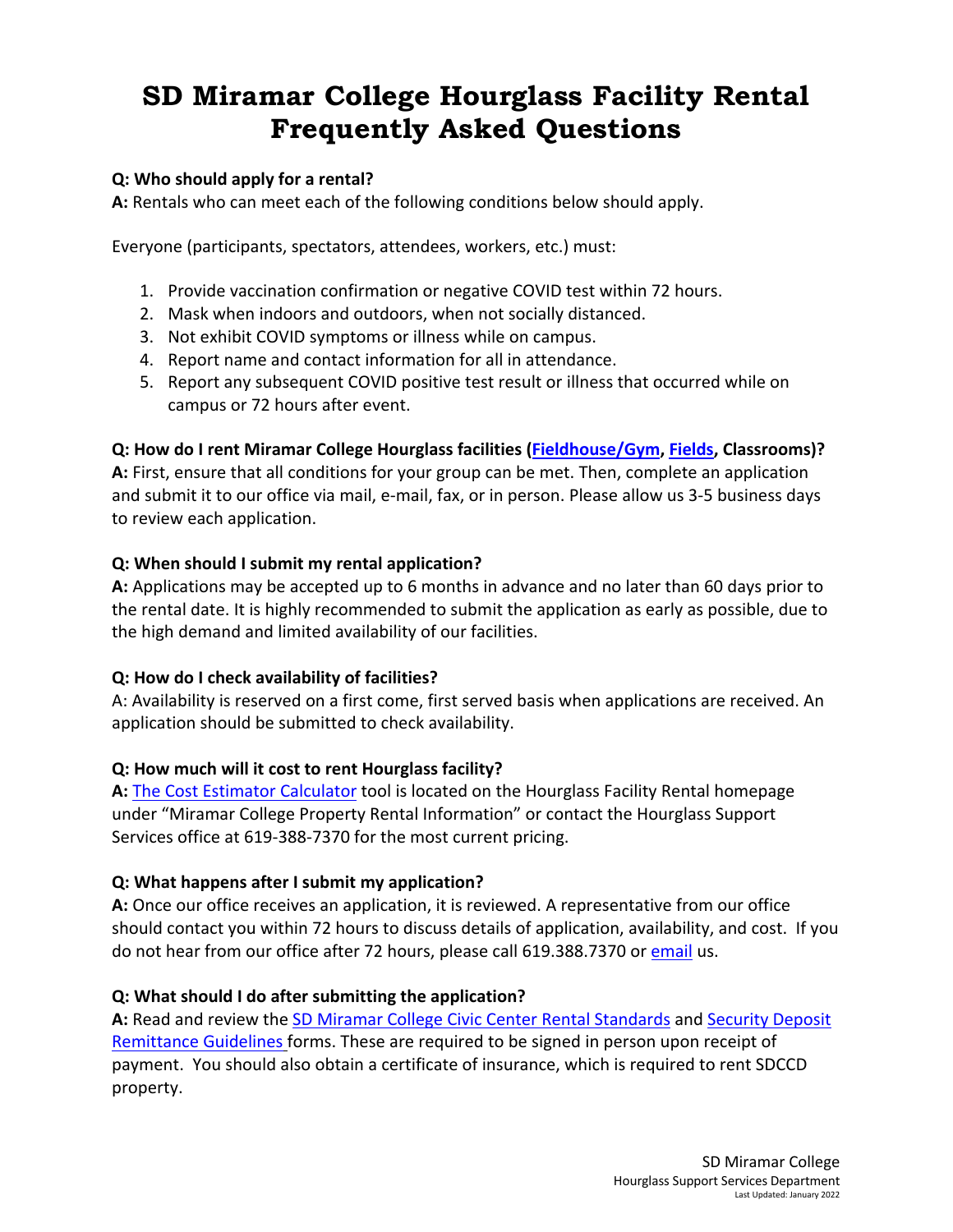# **Q: What are the terms of insurance required for District property rentals?**

**A:** Rental group shall be responsible for maintaining insurance coverage. The minimum coverage required for General Liability Insurance is at least \$1,000,000 per occurrence including bodily injury, personal injury, and property damage. The San Diego Community College District Miramar College must be named on the policy as an additional insured. Athletic events require a minimum of \$2,000,000 liability insurance.

# **Q: Who should be named on the Certificate of Insurance?**

**A:** SDCCD, SD Miramar College, 10440 Black Mountain Road, San Diego, CA, 92126

#### **Q: Is vaccination required to come to campus?**

**A:** Each person must provide either a vaccination confirmation or a negative COVID test within 72 hours.

#### **Q: Are masks required while on campus?**

**A:** Each person must wear a mask when indoors and outdoors, when not socially distanced.

#### **Q: What if I have COVID symptoms?**

**A:** Any person exhibiting COVID symptoms is not allowed on campus and must leave immediately.

#### **Q: What information should be provided for each attendee?**

**A:** Name and contact information must be provided for everyone on campus.

#### **Q: What must be done if a positive COVID test result is reported during or up to 72 hours after my rental?**

**A:** Any person who receives a positive COVID test result or illness that occurred while on campus or 72 hours after the event must report it to us.

#### **Q: Will I be permitted after I submit my application?**

**A:** No. Submitting an application does not guarantee a permit of use. Applications are reviewed in the order they are received.

# **Q: When is the rental payment due?**

**A:** Payment for a rental is required at least 30 days in advance. Payment should be submitted by mail or in person to the Hourglass Support Services Department office at P-101A. Credit Card payments can be made at the Student Accounting office at K1-205.

# **Q: What forms of payments do you accept?**

**A:** Forms of payment accepted include: Exact cash, money order, cashier's check, personal/business check, and credit card. Checks are to be made payable to SD Miramar College. (A \$25.00 NSF fee will be applied for any bounced checks.)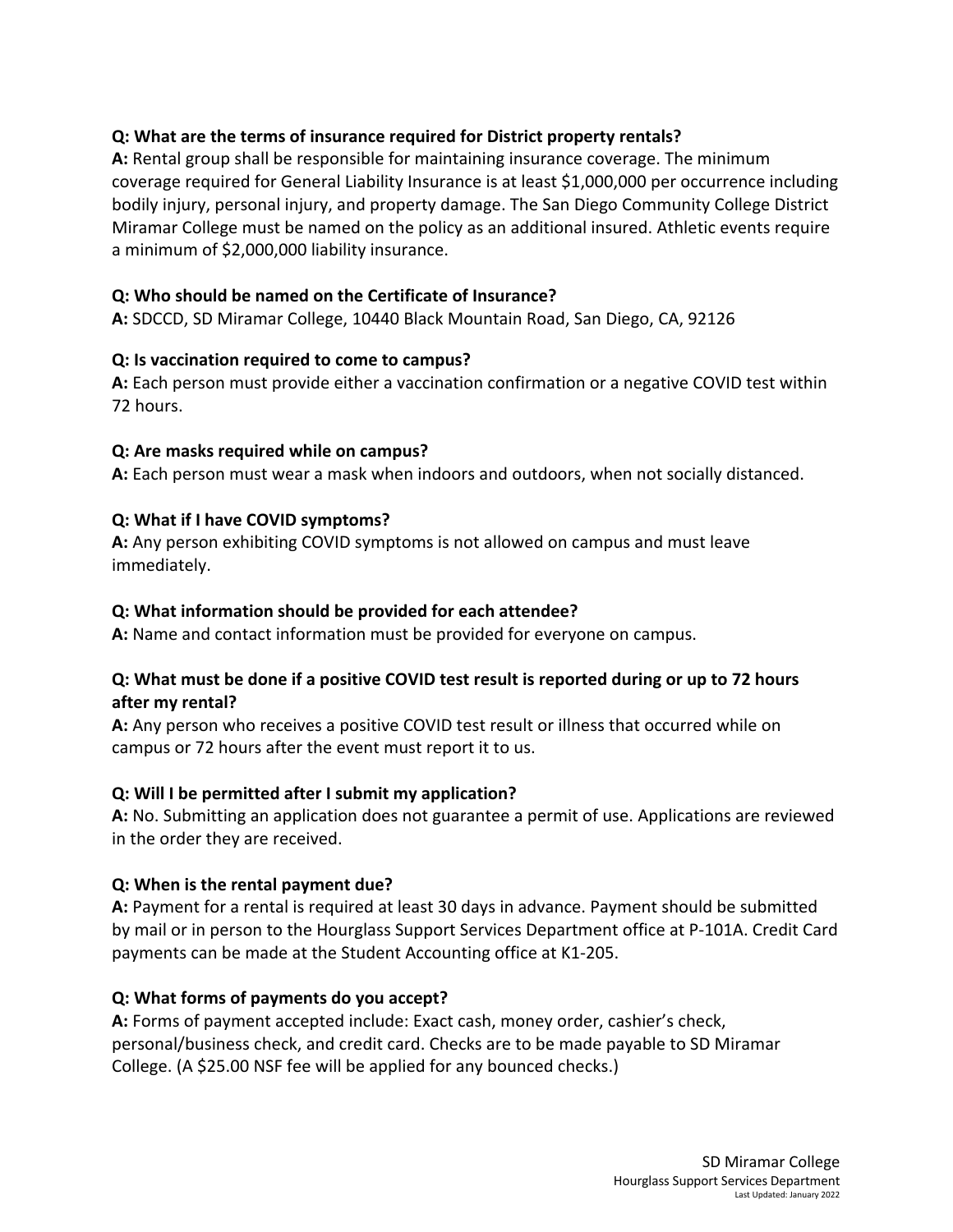# **Q: How do I know if my rental has been approved?**

**A:** You will receive an authorized permit in the mail once the rental has been approved. If you would like to pick up the permit from our office, please call us to arrange this.

# **Q: How do I cancel a reservation?**

**A:** Please contact the Hourglass Support Services office at 619.388.7370 or email miramarhourglass@sdccd.edu at least 2 weeks prior to your scheduled rental date. No refunds allowed. Credit may be given if notification of cancelation is provided at least 10 business days in advance.

# **Q: Why do I have to pay for facility support staff?**

**A:** The San Diego Community College requires staff to open/close and remain on property throughout entire rental period. The cost of staffing is the responsibility of the named organization and is in addition to the rental fee.

# **Q: What do I need to bring to the rental?**

**A:** An original, stamped permit must be on site and accessible upon request. A photo of the original permit is acceptable, no copies allowed.

# **Q: May we store equipment on site while renting the facilities?**

**A:** No. Due to limited storage space, storing of equipment or any items is not permitted on site.

# **Q: Who has the priority use of properties?**

**A:** The primary use of District property is to support educational programs of the District. The District reserves the right to unilaterally change or revoke the permit in part of or in its entirety without notice, should permits be issued for conflicting dates or should property be needed for any District purpose.

# **Q: May I bring my dog to my children's games on the field?**

**A:** No. The San Diego Community College District only allows service animals in District facilities and on District campuses in compliance with state and federal law.

# **Q: Is the rate of an AV Operator included in the cost estimator?**

**A:** Yes, a District AV Equipment Operator must be hired for the rental event to operate audio visual equipment. Please contact 619-388-7370 for more information.

# **Q: Is it possible to reserve multiple areas?**

**A:** Yes, a separate application must be filled out for each area.

# **Q: Can we practice on the court before the coach arrives?**

**A:** No, activity or play is not allowed without the presence of permit holder.

# **Q: Can we wear street shoes on the courts?**

**A:** No, street shoes are not allowed on the courts.